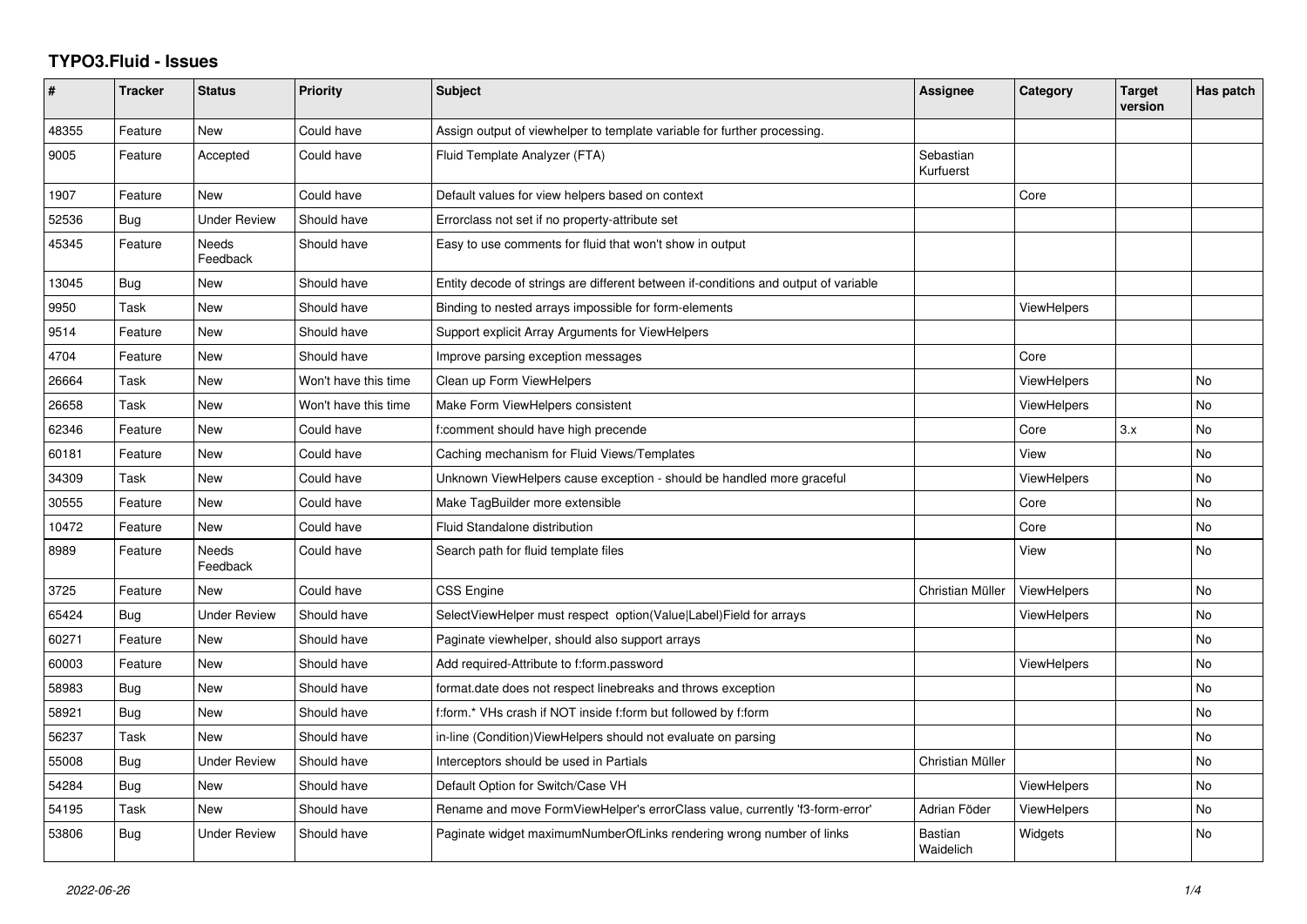| #     | <b>Tracker</b> | <b>Status</b>            | <b>Priority</b> | <b>Subject</b>                                                                                | <b>Assignee</b>        | Category    | <b>Target</b><br>version | Has patch |
|-------|----------------|--------------------------|-----------------|-----------------------------------------------------------------------------------------------|------------------------|-------------|--------------------------|-----------|
| 52640 | Feature        | <b>Under Review</b>      | Should have     | Create an UnlessViewHelper as opposite to the IfViewHelper                                    | Marc Neuhaus           |             |                          | <b>No</b> |
| 52591 | Bug            | New                      | Should have     | The Pagination Widget broken for joined objects                                               |                        |             |                          | No        |
| 52419 | Bug            | New                      | Should have     | Wrong PHPDocs notation for default value inline f:translate viewhelper                        |                        |             | 2.0                      | No        |
| 51277 | Feature        | <b>New</b>               | Should have     | ViewHelper context should be aware of actual file occurrence                                  |                        |             |                          | <b>No</b> |
| 50888 | Bug            | <b>Under Review</b>      | Should have     | WSOD by changing name of section and if Fluid caches are generated                            |                        |             |                          | No        |
| 49756 | Feature        | <b>Under Review</b>      | Should have     | Select values by array key in checkbox viewhelper                                             |                        |             |                          | No        |
| 49600 | Bug            | New                      | Should have     | f:form tag shown as a HTML on frontend                                                        |                        | ViewHelpers |                          | No        |
| 47669 | Task           | New                      | Should have     | FormViewHelper does not define the default request method                                     |                        |             |                          | No        |
| 47006 | Bug            | <b>Under Review</b>      | Should have     | widget identifier are not unique                                                              |                        |             |                          | No        |
| 46545 | Feature        | New                      | Should have     | Better support for arrays in options of SelectViewHelper                                      |                        |             |                          | No        |
| 46289 | Bug            | <b>Needs</b><br>Feedback | Should have     | Enable Escaping Interceptor in XML request format                                             |                        | View        | 2.0.1                    | No        |
| 46257 | Feature        | <b>Under Review</b>      | Should have     | Add escape sequence support for Fluid                                                         |                        | Core        |                          | No        |
| 46091 | Task           | Needs<br>Feedback        | Should have     | Show source file name and position on exceptions during parsing                               |                        |             |                          | <b>No</b> |
| 45394 | Task           | New                      | Should have     | Forwardport Unit test for standalone view                                                     |                        | View        |                          | <b>No</b> |
| 45153 | Feature        | <b>New</b>               | Should have     | f:be.menus.actionMenuItem - Detection of the current select option is insufficient            |                        |             |                          | No        |
| 44234 | Bug            | <b>Under Review</b>      | Should have     | selectViewHelper's sorting does not respect locale collation                                  |                        | ViewHelpers | 2.1                      | No        |
| 43346 | Feature        | <b>Under Review</b>      | Should have     | Allow property mapping configuration via template                                             | Karsten<br>Dambekalns  | ViewHelpers | 2.1                      | No        |
| 43072 | Task           | New                      | Should have     | Remove TOKENS for adding templates fallback in Backporter                                     |                        | View        |                          | No        |
| 43071 | Task           | <b>New</b>               | Should have     | Remove TOKENS for adding fallback teplates in B                                               |                        |             |                          | No        |
| 42743 | Task           | New                      | Should have     | Remove inline style for hidden form fields                                                    |                        |             |                          | No        |
| 42397 | Feature        | New                      | Should have     | Missing viewhelper for general links                                                          |                        |             |                          | No        |
| 40998 | Bug            | <b>Under Review</b>      | Should have     | Missing parent request namespaces in form field name prefix                                   | Sebastian<br>Kurfuerst | ViewHelpers | 1.1.1                    | No        |
| 40081 | Feature        | <b>New</b>               | Should have     | Allow assigned variables as keys in arrays                                                    |                        |             |                          | No        |
| 39990 | Bug            | New                      | Should have     | Same form twice in one template: hidden fields for empty values are only rendered<br>once     |                        | Core        |                          | <b>No</b> |
| 39936 | Feature        | New                      | Should have     | registerTagAttribute should handle default values                                             |                        | ViewHelpers |                          | No        |
| 38130 | Feature        | New                      | Should have     | Checkboxes and multiple select fields should have an assignable default value                 |                        |             |                          | No        |
| 37619 | Bug            | New                      | Should have     | Fatal Error when using variable in name attribute of Section ViewHelper                       |                        | ViewHelpers |                          | No        |
| 37095 | Feature        | New                      | Should have     | It should be possible to set a different template on a Fluid TemplateView inside an<br>action | Christopher<br>Hlubek  |             |                          | No        |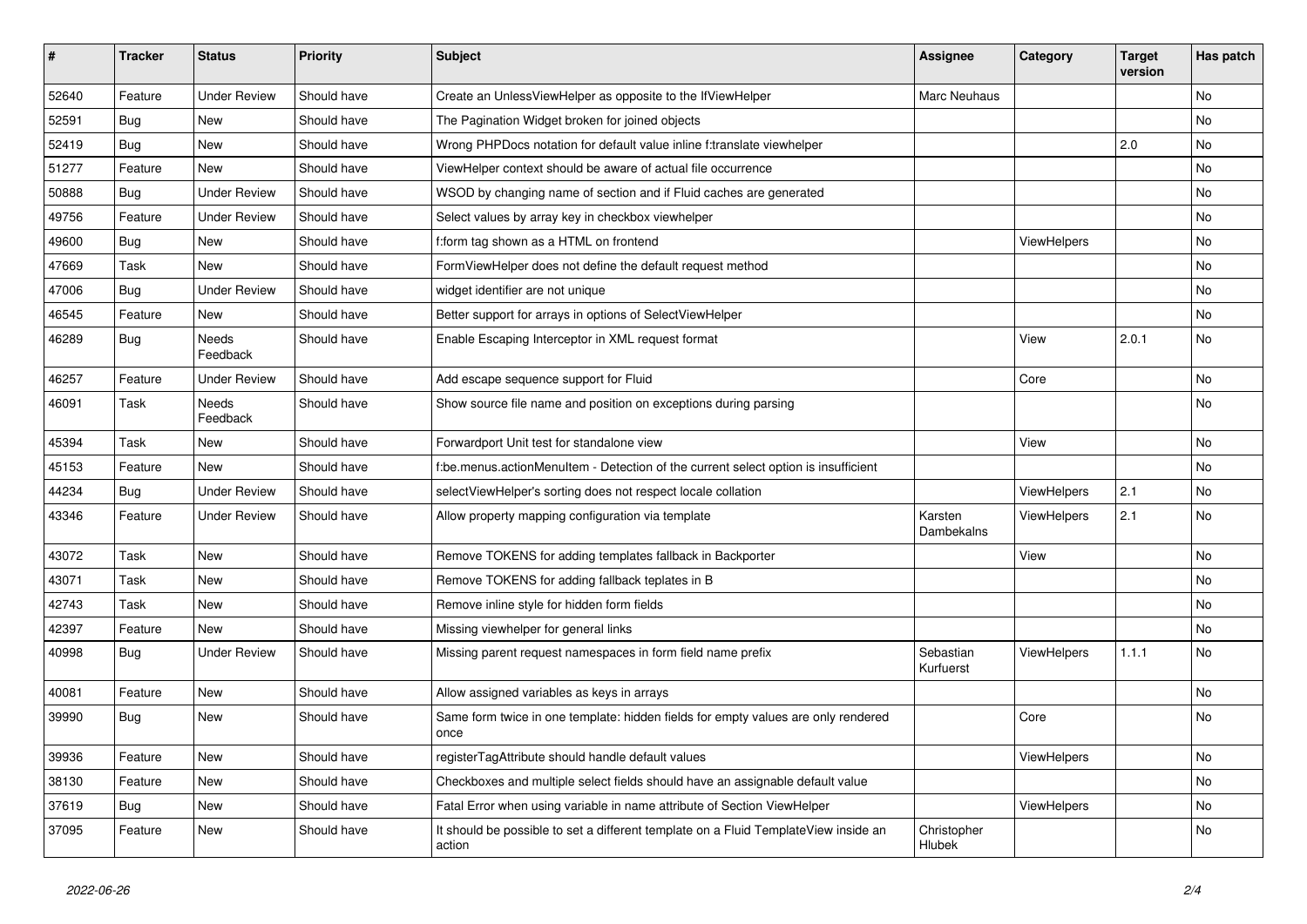| #     | <b>Tracker</b> | <b>Status</b>            | <b>Priority</b> | <b>Subject</b>                                                                                              | <b>Assignee</b>             | Category    | <b>Target</b><br>version | Has patch |
|-------|----------------|--------------------------|-----------------|-------------------------------------------------------------------------------------------------------------|-----------------------------|-------------|--------------------------|-----------|
| 36662 | Bug            | <b>Needs</b><br>Feedback | Should have     | Checked state isn't always correct when property is collection                                              | Kevin Ulrich<br>Moschallski | ViewHelpers | 1.1.1                    | No        |
| 36655 | <b>Bug</b>     | New                      | Should have     | <b>Pagination Links</b>                                                                                     |                             | Widgets     |                          | No        |
| 36410 | Feature        | <b>New</b>               | Should have     | Allow templates to send arguments back to layout                                                            |                             | ViewHelpers |                          | No        |
| 34682 | Bug            | <b>Under Review</b>      | Should have     | Radio Button missing checked on validation error                                                            |                             | ViewHelpers |                          | No        |
| 33394 | Feature        | <b>Needs</b><br>Feedback | Should have     | Logical expression parser for BooleanNode                                                                   | <b>Tobias Liebig</b>        | Core        |                          | No        |
| 33215 | Feature        | New                      | Should have     | RFC: Dynamic values in ObjectAccess paths                                                                   |                             |             |                          | No        |
| 31955 | Feature        | New                      | Should have     | f:uri.widget                                                                                                |                             | Widgets     |                          | No        |
| 28554 | Bug            | New                      | Should have     | (v4) implement feature flag to disable caching                                                              |                             |             |                          | No        |
| 28553 | <b>Bug</b>     | New                      | Should have     | improve XHProf test setup                                                                                   |                             |             |                          | No        |
| 28552 | Bug            | New                      | Should have     | (v5) write ViewHelper test for compiled run; adjust functional test to do two passes<br>(uncached & cached) |                             |             |                          | No        |
| 28551 | Bug            | Accepted                 | Should have     | (v4) backport VHTest                                                                                        | Sebastian<br>Kurfuerst      |             |                          | No        |
| 28550 | Bug            | New                      | Should have     | (v4) make widgets cacheable, i.e. not implement childnodeaccess interface                                   |                             |             |                          | No        |
| 28549 | Bug            | New                      | Should have     | make widgets cacheable, i.e. not implement childnodeaccess interface                                        |                             |             |                          | No        |
| 12863 | Bug            | New                      | Should have     | Attributes of a viewhelper can't contain a '-'                                                              | Sebastian<br>Kurfuerst      | Core        |                          | No        |
| 10911 | Task           | New                      | Should have     | Tx_Fluid_ViewHelpers_Form_AbstractFormViewHelper->renderHiddenIdentityField<br>should be more reliable      |                             | ViewHelpers |                          | No        |
| 8648  | Bug            | New                      | Should have     | format.crop ViewHelper should support all features of the crop stdWrap function                             |                             | ViewHelpers |                          | No        |
| 8491  | Task           | Needs<br>Feedback        | Should have     | link.action and uri.action differ in absolute argument                                                      | Karsten<br>Dambekalns       | ViewHelpers |                          | No        |
| 5933  | Feature        | Accepted                 | Should have     | Optional section rendering                                                                                  | Sebastian<br>Kurfuerst      | ViewHelpers |                          | No        |
| 3481  | Bug            | <b>New</b>               | Should have     | Use ViewHelperVariableContainer in PostParseFacet                                                           |                             | Core        |                          | No        |
| 3291  | Feature        | Needs<br>Feedback        | Should have     | Cacheable viewhelpers                                                                                       |                             |             |                          | No        |
| 59057 | <b>Bug</b>     | <b>Under Review</b>      | Must have       | Hidden empty value fields shoud be disabled when related field is disabled                                  | <b>Bastian</b><br>Waidelich | ViewHelpers |                          | No        |
| 57885 | Bug            | New                      | Must have       | Inputs are cleared from a second form if the first form produced a vallidation error                        |                             |             |                          | No        |
| 51100 | Feature        | New                      | Must have       | Links with absolute URI should have the option of URI Scheme                                                |                             | ViewHelpers |                          | No        |
| 49038 | <b>Bug</b>     | New                      | Must have       | form.select does not select the first item if prependOptionValue is used                                    |                             |             |                          | No        |
| 45384 | Bug            | New                      | Must have       | Persisted entity object in widget-configuration cannot be deserialized (after reload)                       |                             | Widgets     | 2.0.1                    | No        |
| 40064 | <b>Bug</b>     | New                      | Must have       | Multiselect is not getting persisted                                                                        |                             | ViewHelpers |                          | No        |